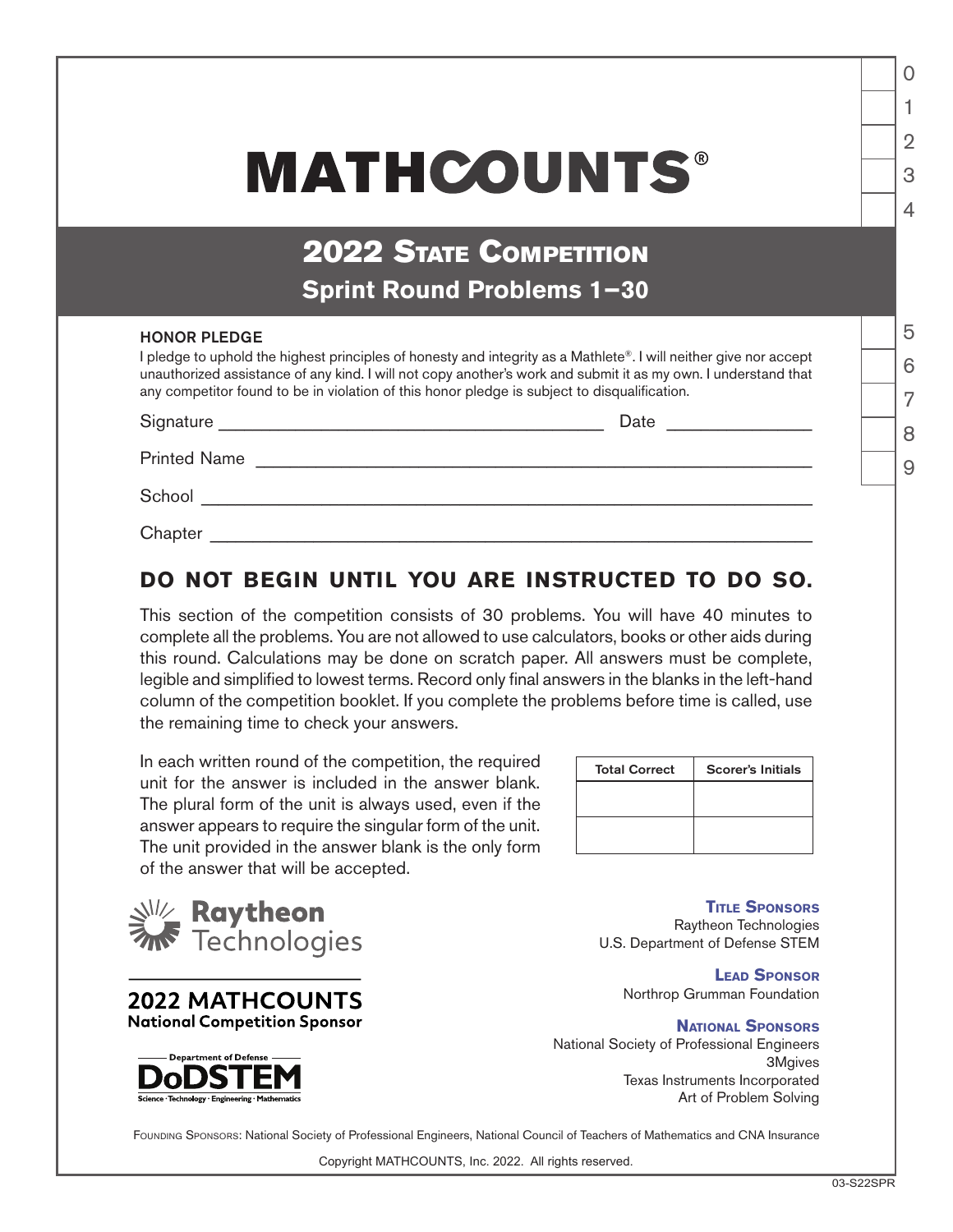What is the slope of the line containing the points (3, 4) and (5, 12)?

2. <u>F</u> This chart shows the weather conditions in Madison, WI from January 11 through January 15. What was the mean high temperature for those five days in Madison? Express your answer as a decimal to the nearest tenth.  $^{\circ}\mathrm{F}$ 

|                       | Monday<br>Jan. 11                 | <b>Tuesday</b><br>Jan. 12 | Wednesday<br>Jan. 13 | Thursday<br>Jan. 14 | Friday<br>Jan. 15 |
|-----------------------|-----------------------------------|---------------------------|----------------------|---------------------|-------------------|
| Sky                   |                                   |                           |                      |                     |                   |
| Wind<br>(min/h)       | $\overline{\mathcal{L}}$<br>North | East                      | 11<br>North          | $\mathcal{O}$       | 11<br>South       |
| High<br>$(^{\circ}F)$ | 10                                |                           | $-3$                 | -4                  |                   |
| Low<br>$(^{\circ}F)$  | $-2$                              | $-11$                     | $-16$                |                     | -9                |

3. \_\_\_\_\_\_\_\_\_\_\_\_\_ yd2

 $4.$ 

1.  $\blacksquare$ 

- The screen in the movie theater measures 33 feet by 27 feet. In square yards, what is the area of the movie screen?
- A sequence is defined as shown for  $n = 3, 4, 5, ...$  What will be the first number in this sequence that is NOT prime?

 $a_1 = 11$  $a_2 = 2$  $a_3 = a_1 + a_2$  $a_4 = a_3 + (a_2 + 2)$  $a_5 = a_4 + (a_2 + 4)$  $a_6 = a_5 + (a_2 + 6)$  $\mathbb{P}^1 \times \mathbb{P}^1$  $a_{n+1} = a_n + (a_2 + 2(n-2))$ 

 $5.$ What is the smallest positive perfect cube divisible by 12?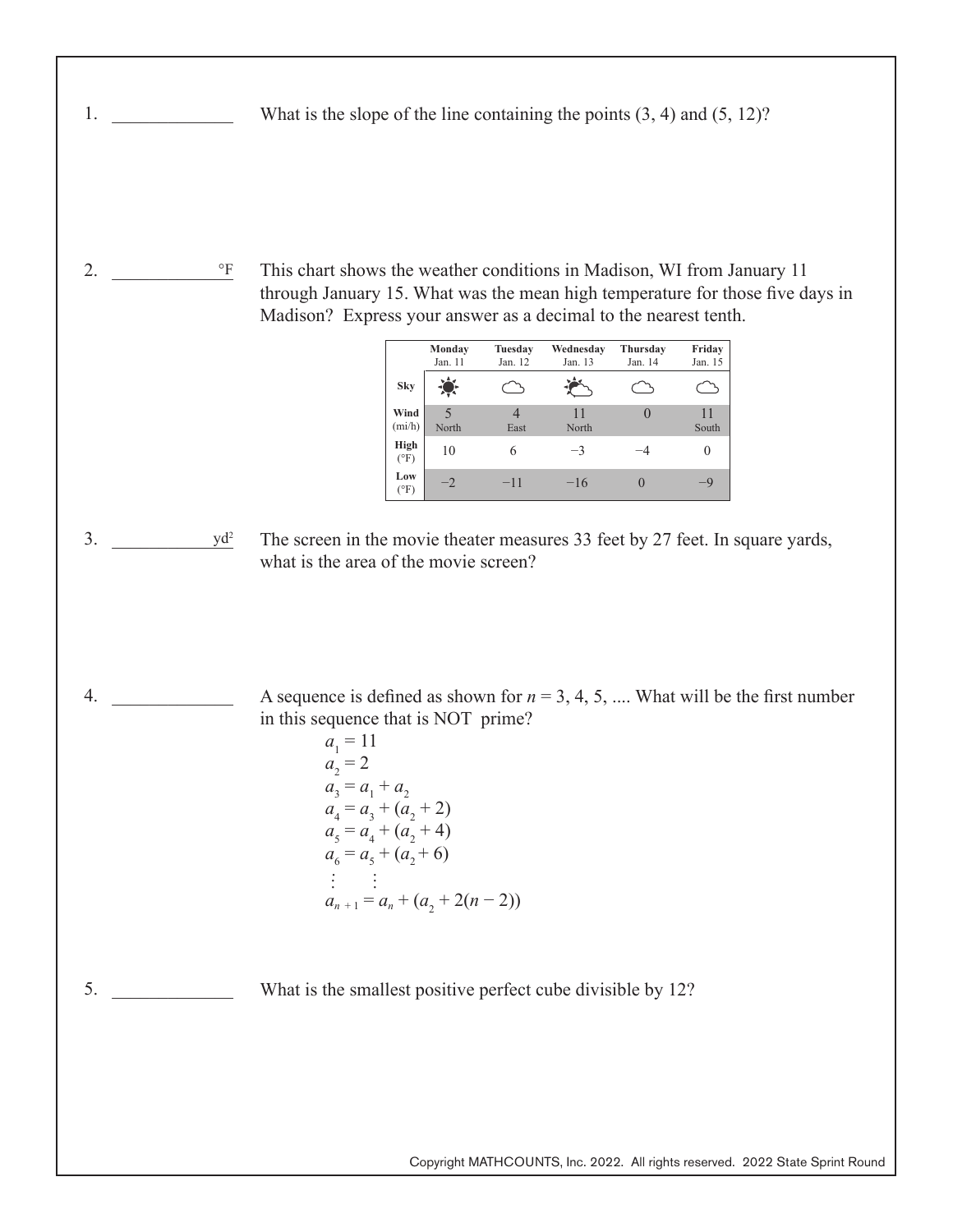| mi/h<br>6.              | While driving, Carl notices that his odometer reads 25,952 miles, which<br>happens to be a palindrome. He thought this was pretty rare, but 2.5 hours later,<br>his odometer reads as the next palindrome number of miles. What was Carl's<br>average speed during those 2.5 hours?                              |
|-------------------------|------------------------------------------------------------------------------------------------------------------------------------------------------------------------------------------------------------------------------------------------------------------------------------------------------------------|
| 7.                      | Let $a \bullet b = \frac{ab}{a+b}$ . What is the value of $(1 \bullet 2) \bullet 3$ ? Express your answer as a<br>common fraction.                                                                                                                                                                               |
| 8.<br>$\frac{0}{0}$     | Grapes are 80% water by weight. When a bushel of grapes dries in the sun for<br>two weeks, it loses 50% of its total weight. All of the weight loss is due to the<br>loss of water. After drying for two weeks, what percentage of the grapes is water<br>by weight? Express your answer to the nearest percent. |
| 9.                      | The number $a$ is 5 times as large as $b$ . The sum of $a$ and $b$ is 15. What is the<br>value of the product $ab$ ? Express your answer as a common fraction.                                                                                                                                                   |
| ordered<br>10.<br>pairs | Goldbach's conjecture states that every even number greater than two can be<br>expressed as the sum of two prime numbers. For example, $2022 = 191 + 1831$ .<br>How many ordered pairs of prime numbers have a sum of 60?                                                                                        |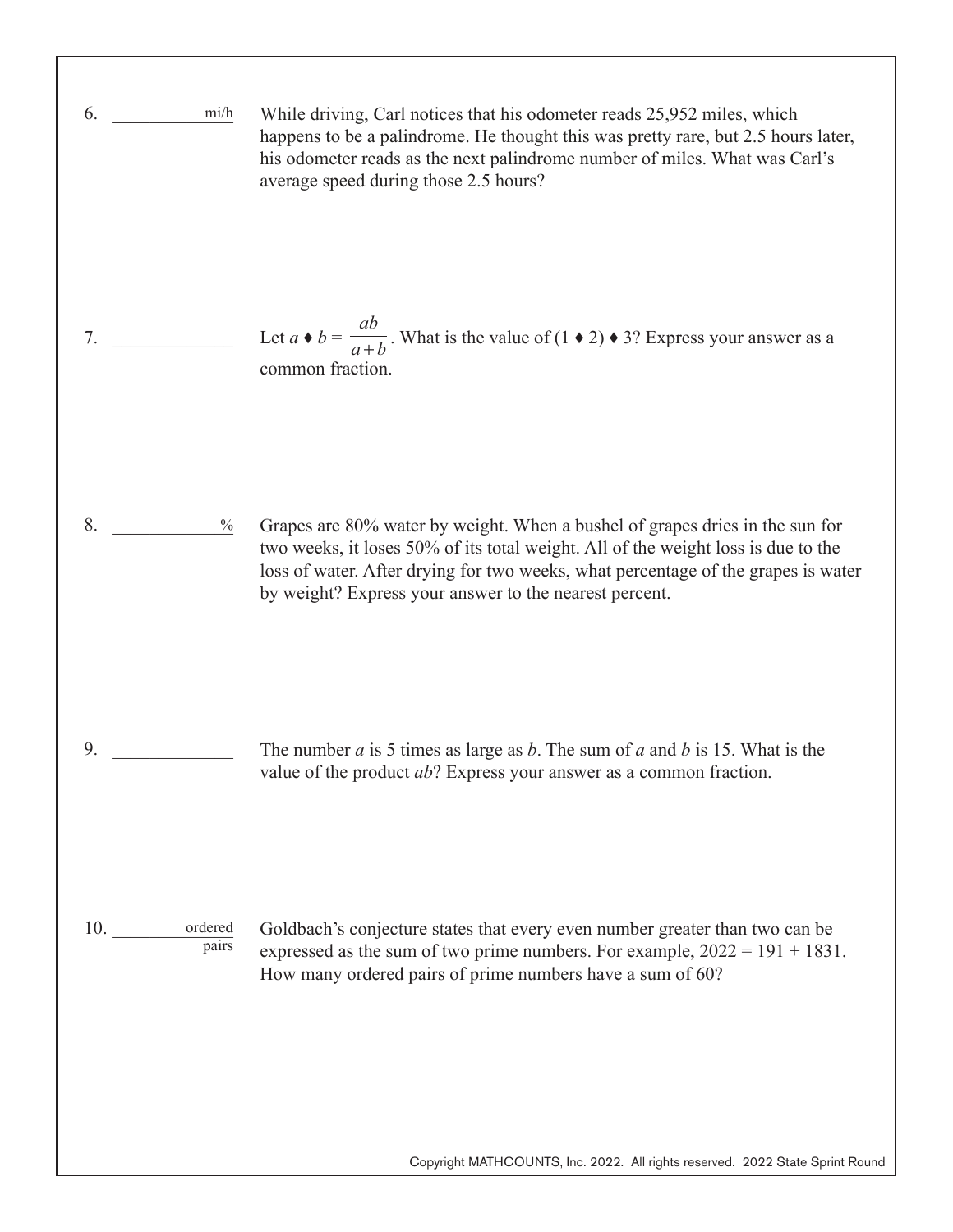| 11.                       | The function $f(x)$ has the property that if P and Q are any two distinct points on<br>the graph of $y = f(x)$ , then the slope of PQ is twice the sum of the x-coordinates<br>of P and Q. What is the value of $f(10) - f(0)$ ?                                                                                                                                                                                                   |
|---------------------------|------------------------------------------------------------------------------------------------------------------------------------------------------------------------------------------------------------------------------------------------------------------------------------------------------------------------------------------------------------------------------------------------------------------------------------|
| 12.<br>$\text{cm}^2$      | 2<br>The solid shown consists of three stacked cubes of edge lengths<br>1 cm, 2 cm and 3 cm. What is the surface area of the figure?<br>3                                                                                                                                                                                                                                                                                          |
| 13.                       | If $ 2x - 1  =  x - 2 $ , what is the sum of all possible values of x?                                                                                                                                                                                                                                                                                                                                                             |
| $\frac{0}{0}$<br>14.      | Brian has earned 65%, 80% and 92% on his three pre-final exams. These exams<br>are not weighed equally: the lowest counts for only 20% of his overall grade,<br>while the other two count for 25% each. If the final exam is the remainder of the<br>overall grade and there are no opportunities for extra credit, what is the highest<br>grade Brian can earn in the class? Express your answer to the nearest whole<br>percent. |
| units <sup>2</sup><br>15. | A convex polygon has vertices at the points $(2, 0)$ , $(1, 0)$ , $(1, 5)$ and $(-2, 4)$ .<br>What is the area of the polygon?                                                                                                                                                                                                                                                                                                     |
|                           | Copyright MATHCOUNTS, Inc. 2022. All rights reserved. 2022 State Sprint Round                                                                                                                                                                                                                                                                                                                                                      |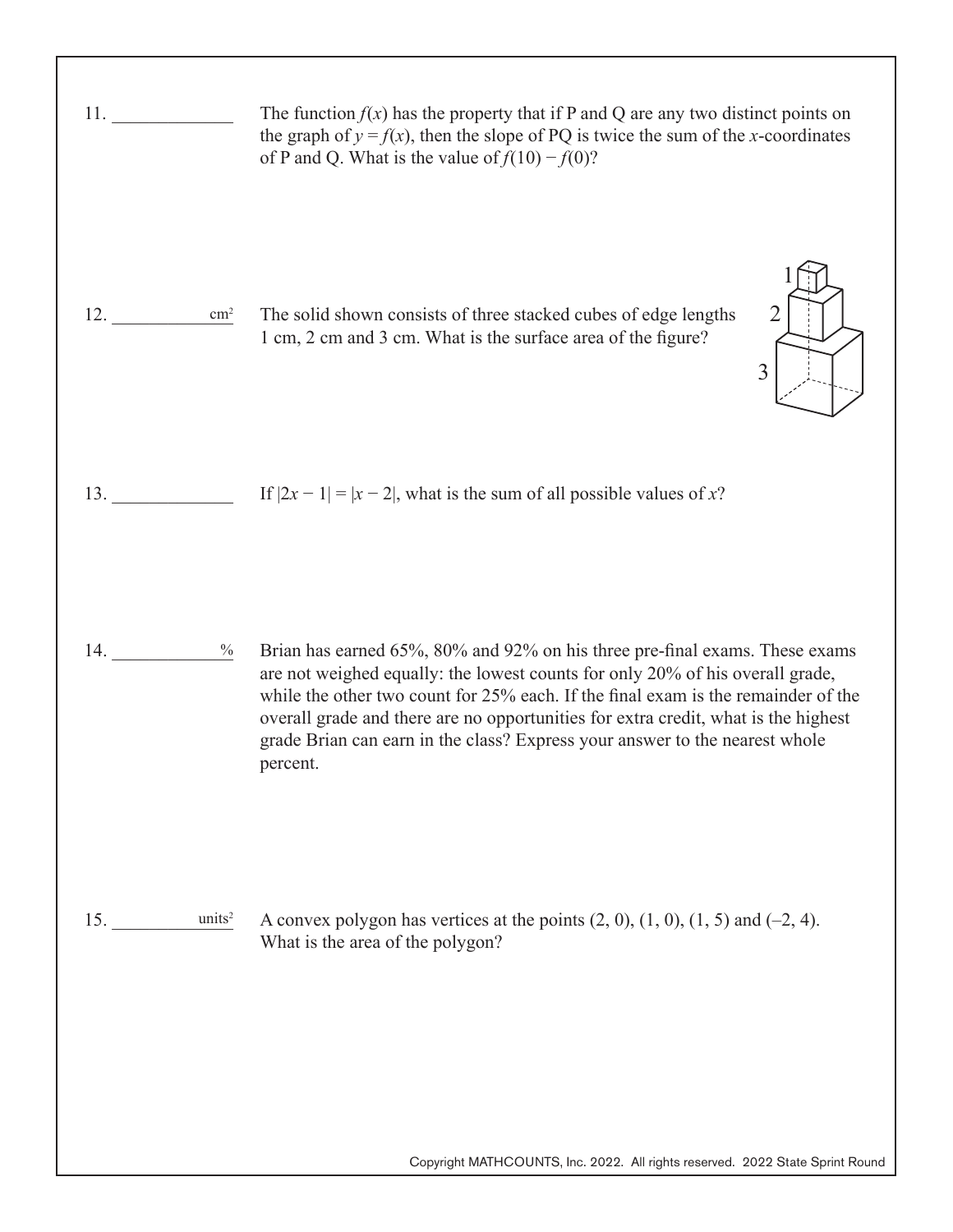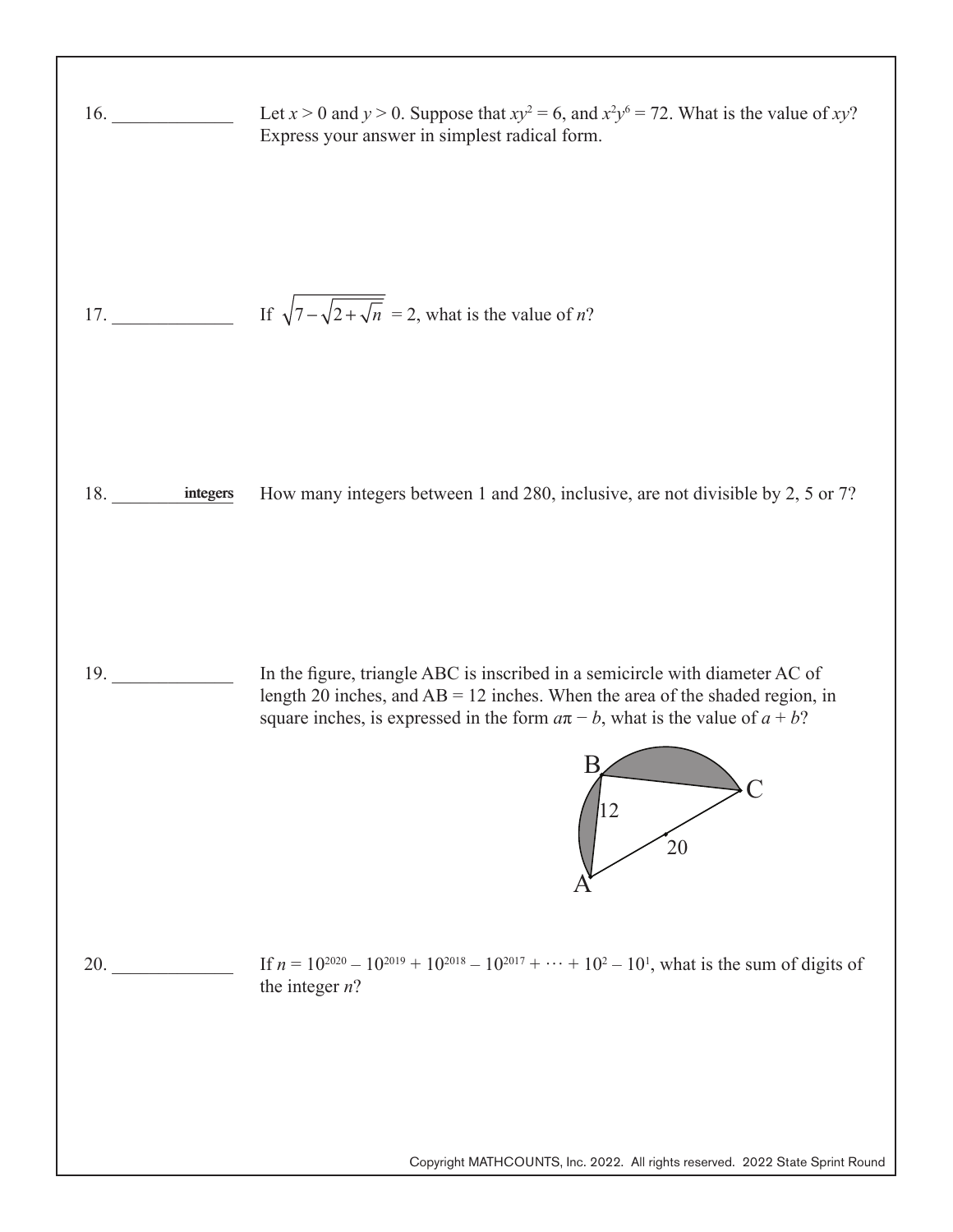21. \_\_\_\_\_\_\_\_\_\_\_\_\_ Bertrand has 12 cards: on the front of each card is a digit, and on the back of each card is either a triangle, square, pentagon or circle. Bertrand looks through the pile of cards and says to his friend Georg, "For each card in the pile, if the number on the front of the card is even, then the shape on the back is a circle". Bertrand then lays the cards on a table as below. Georg wants to determine whether Bertrand was telling the truth by examining the hidden side of some of the cards. What is the fewest number of cards that Georg must examine to determine whether Bertrand was telling the truth? cards

 $22.$ 

Both of the right triangular prisms shown have bases that are right triangles with hypotenuse length 10 cm. One prism has height *x* and a base leg of length 6 cm. The other prism has height  $x - 2$  and a base leg of length 8 cm. The prism with height *x* − 2 has a volume that is 75% the volume of the prism of height *x*. What is the value of *x*? cm



- 23. \_\_\_\_\_\_\_\_\_\_\_\_\_ A positive integer divisor of 11! is chosen at random. What is the probability that this divisor is prime? Express your answer as a common fraction.
- 24. \_\_\_\_\_\_\_\_\_\_\_\_\_ Thomas, Carrie and Lenny each captain a different one of three hockey teams. Each captain will choose four players from a pool of 12 players, with each player chosen for only one team. How many different ways can the teams be formed? ways

25. \_\_\_\_\_\_\_\_\_\_\_\_\_ What is the greatest integer *k* such that 80! is divisible by 45*<sup>k</sup>*?